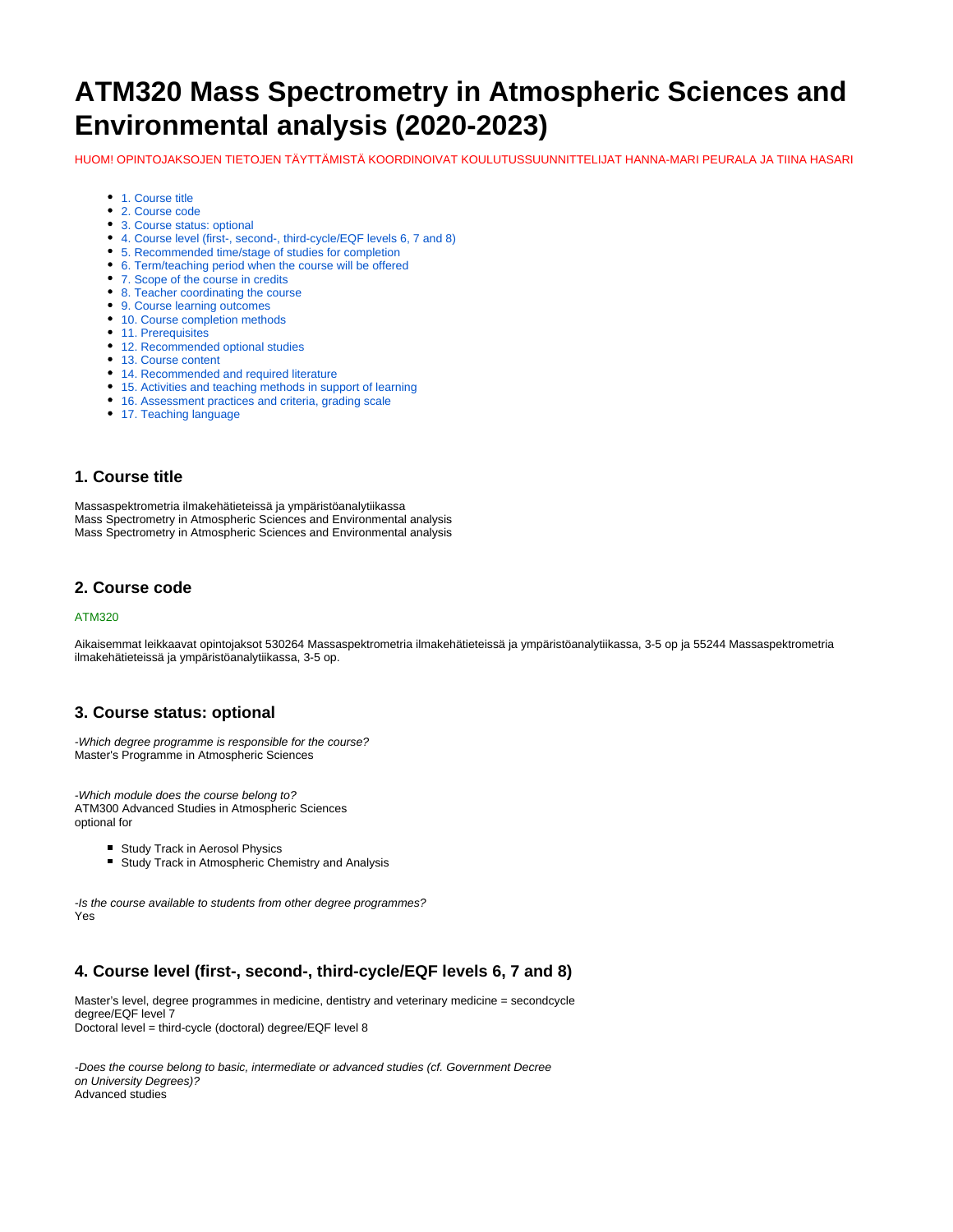## <span id="page-1-0"></span>**5. Recommended time/stage of studies for completion**

Can be chosen whenever during Master's studies

## <span id="page-1-1"></span>**6. Term/teaching period when the course will be offered**

Lectures in period III (lecture part) Monday and Wednesday 8-10 and independent work (research plan/essay and presentation) part during period IV. Every other year (odd years, next time spring 2021)

#### <span id="page-1-2"></span>**7. Scope of the course in credits**

5 cr

#### <span id="page-1-3"></span>**8. Teacher coordinating the course**

Tuukka Petäjä and Federico Bianchi

Teachers: responsible persons, Tapio Kotiaho and visitors

### <span id="page-1-4"></span>**9. Course learning outcomes**

After the course a student:

Has knowledge about mass spectrometric methods used in atmospheric sciences and environmental analysis

 Understands principles of different techniques presented, is able to compare different techniques and knows advantages and disadvantages of various techniques presented

Knows how to utilize mass spectrometry in research

#### <span id="page-1-5"></span>**10. Course completion methods**

Lectures, a presentation (presence required) of a written research plan/essay and exam

#### <span id="page-1-6"></span>**11. Prerequisites**

<span id="page-1-7"></span>Mass spectrometry (KEM334) or corresponding knowledge

## **12. Recommended optional studies**

#### <span id="page-1-8"></span>**13. Course content**

The aim of the course is to teach principles of the latest mass spectrometric techniques, especially techniques that are used or developed for atmospheric sciences and environmental analysis. The emphasis is in atmospheric pressure ionisation techniques. Chemical ionization is an important topic. Different desorption/ionisation methods and miniaturisation of mass spectrometric methods are also included to the course topics. Liquid chromatography–mass spectrometry and its applications is also a topic. Development of mass spectrometric instrumentation for measurements needed in atmospheric sciences is presented including their recent application.

#### <span id="page-1-9"></span>**14. Recommended and required literature**